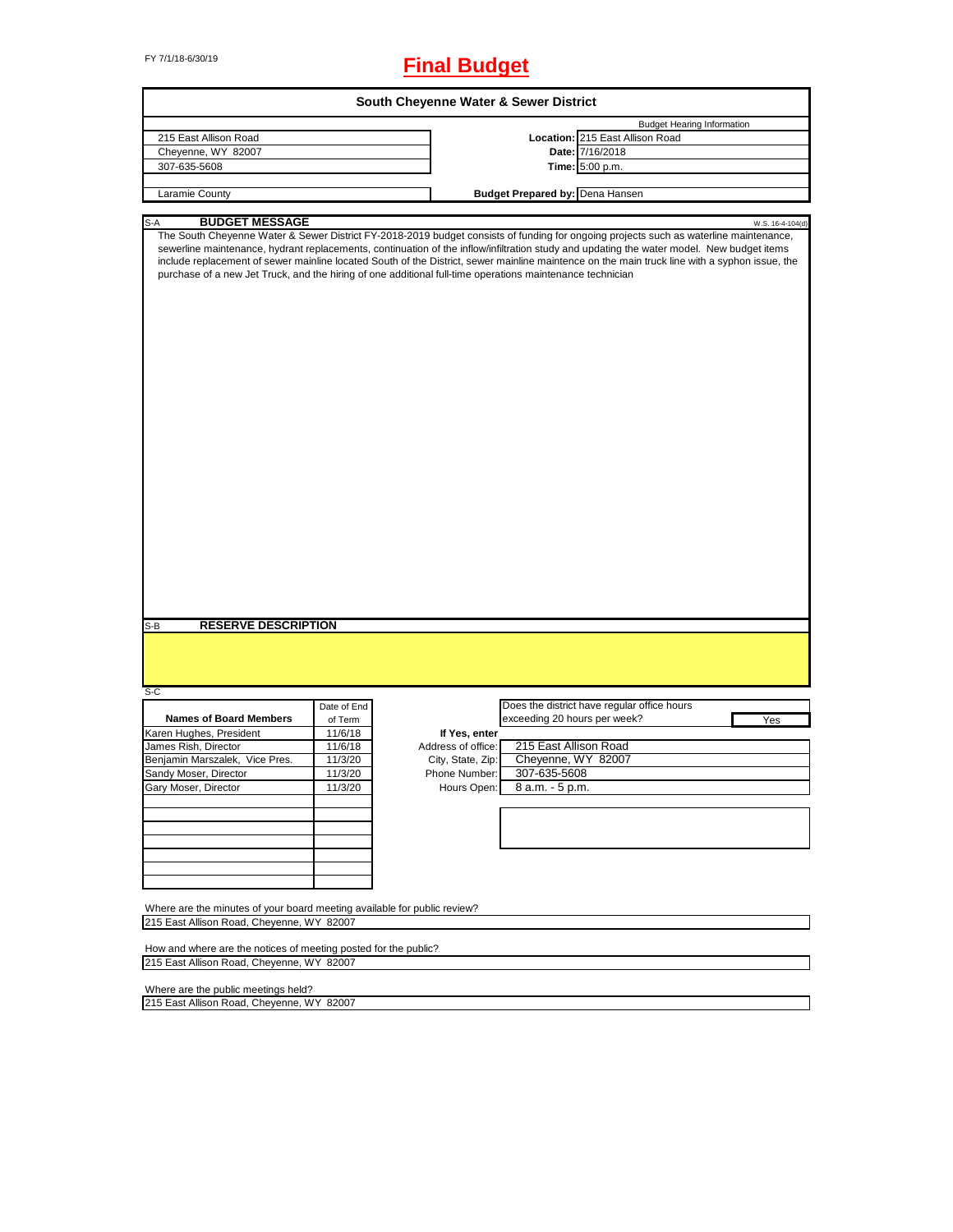## **FINAL BUDGET SUMMARY**

|       | <b>OVERVIEW</b>                                             | 2016-2017<br>Actual | 2017-2018<br>Estimated | 2018-2019<br>Proposed | <b>Final Approval</b> |
|-------|-------------------------------------------------------------|---------------------|------------------------|-----------------------|-----------------------|
|       |                                                             |                     |                        |                       |                       |
| $S-1$ | <b>Total Budgeted Expenditures</b>                          | \$4,249,460         | \$4,481,642            | \$5,338,360           | \$5,468,360           |
| $S-2$ | <b>Total Principal to Pay on Debt</b>                       | \$0                 | \$0                    | \$0                   | \$0                   |
| $S-3$ | <b>Total Change to Restricted Funds</b>                     | \$0                 | $-$ \$265,000          | \$0                   | \$0                   |
|       |                                                             |                     |                        |                       |                       |
| $S-4$ | <b>Total General Fund and Forecasted Revenues Available</b> | \$5,443,588         | \$5,665,172            | \$6,396,914           | \$5,811,981           |
|       |                                                             |                     |                        |                       |                       |
| $S-5$ | Amount requested from County Commissioners                  | \$348.960           | \$384,960              | \$374.250             | \$390,250             |
|       |                                                             |                     |                        |                       |                       |
| $S-6$ | <b>Additional Funding Needed:</b>                           |                     |                        | \$0                   | \$0                   |

|                            | <b>REVENUE SUMMARY</b>                       | 2016-2017           | 2017-2018     | 2018-2019             | <b>Final Approval</b>                 |
|----------------------------|----------------------------------------------|---------------------|---------------|-----------------------|---------------------------------------|
|                            |                                              | Actual              | Estimated     | Proposed              |                                       |
| $S-7$                      | <b>Operating Revenues</b>                    | \$3,661,205         | \$3,844,340   | \$3,741,500           | \$3,741,500                           |
| $S-8$                      | Tax levy (From the County Treasurer)         | \$348,960           | \$384,960     | \$374,250             | \$390,250                             |
| $S-9$                      | <b>Government Support</b>                    | \$0                 | \$0           | \$0                   | \$0                                   |
| $S-10$                     | Grants                                       | \$0                 | \$0           | \$0                   | \$0                                   |
| $S-11$                     | Other County Support (Not from Co. Treas.)   | \$0                 | \$0           | \$0                   | \$0                                   |
| $S-12$                     | <b>Miscellaneous</b>                         | \$8,575             | \$13,250      | \$10,000              | \$10,000                              |
| $S-13$                     | <b>Other Forecasted Revenue</b>              | \$167,226           | \$165,000     | \$150,000             | \$150,000                             |
|                            |                                              |                     |               |                       |                                       |
| $S-14$                     | <b>Total Revenue</b>                         | \$4,185,966         | \$4,407,550   | \$4,275,750           | \$4,291,750                           |
|                            | FY 7/1/18-6/30/19                            |                     |               |                       | South Cheyenne Water & Sewer District |
| <b>EXPENDITURE SUMMARY</b> |                                              | 2016-2017           | 2017-2018     | 2018-2019             |                                       |
|                            |                                              | Actual              | Estimated     | Proposed              | <b>Final Approval</b>                 |
|                            |                                              |                     |               |                       |                                       |
| $S-15$                     | <b>Capital Outlay</b>                        | \$589.581           | \$658.741     | \$1,268,100           | \$1,398,100                           |
| $S-16$                     | <b>Interest and Fees On Debt</b>             | \$0                 | \$0           | \$0                   | \$0                                   |
| $S-17$                     | <b>Administration</b>                        | \$332,979           | \$342,451     | \$397,960             | \$397,960                             |
| $S-18$                     | <b>Operations</b>                            | \$3,127,671         | \$3,263,950   | \$3,409,500           | \$3,409,500                           |
| $S-19$                     | <b>Indirect Costs</b>                        | \$199,229           | \$216,500     | \$262,800             | \$262,800                             |
|                            |                                              |                     |               |                       |                                       |
| $S-20$                     | <b>Total Expenditures</b>                    | \$4,249,460         | \$4,481,642   | \$5,338,360           | \$5,468,360                           |
|                            |                                              |                     |               |                       |                                       |
|                            | <b>DEBT SUMMARY</b>                          | 2016-2017           | 2017-2018     | 2018-2019             | <b>Final Approval</b>                 |
|                            |                                              | Actual              | Estimated     | Proposed              |                                       |
|                            |                                              |                     |               |                       |                                       |
| $S-21$                     | <b>Principal Paid on Debt</b>                | \$0                 | \$0           | \$0                   | \$0                                   |
|                            |                                              |                     | 2017-2018     |                       |                                       |
|                            | <b>CASH AND INVESTMENTS</b>                  | 2016-2017<br>Actual | Estimated     | 2018-2019<br>Proposed | <b>Final Approval</b>                 |
|                            |                                              |                     |               |                       |                                       |
| $S-22$                     | TOTAL GENERAL FUNDS                          | \$1,257,622         | \$1,257,622   | \$2,121,164           | \$1,520,231                           |
|                            |                                              |                     |               |                       |                                       |
|                            | <b>Summary of Reserve Funds</b>              |                     |               |                       |                                       |
| $S-23$                     | <b>Beginning Balance in Reserve Accounts</b> |                     |               |                       |                                       |
| $S-24$                     | a. Depreciation Reserve                      | \$917,612           | \$917,612     | \$652,612             | \$652,612                             |
| $S-25$                     | b. Other Reserve                             | \$100.000           | \$100.000     | \$100.000             | \$100.000                             |
| $S-26$                     | c. Emergency Reserve (Cash)                  | \$85,000            | \$85,000      | \$85,000              | \$85,000                              |
|                            | Total Reserves (a+b+c)                       | \$1,102,612         | \$1,102,612   | \$837,612             | \$837,612                             |
| S-27                       | Amount to be added                           |                     |               |                       |                                       |
| $S-28$                     | a. Depreciation Reserve                      | \$0                 | \$0           | \$0                   | \$0                                   |
| $S-29$                     | b. Other Reserve                             | \$0                 | \$0           | \$0                   | \$0                                   |
| $S-30$                     | c. Emergency Reserve (Cash)                  | \$0                 | \$0           | \$0                   | \$0                                   |
|                            | Total to be added (a⊥b⊥c)                    | ¢η                  | $\frac{2}{3}$ | ¢η                    | $\overline{\mathbf{S}}$               |

**Total to be added (a+b+c)** \$0 \$0 \$0 \$0 S-31 **Subtotal** \$1,102,612 \$1,102,612 \$837,612 \$837,612 S-32 **Less Total to be spent** \$0 \$265,000 \$0 \$0 S-33 **TOTAL RESERVES AT END OF FISCAL YEAR** \$1,102,612 \$837,612 \$837,612 \$837,612

*End of Summary*

*Budget Officer / District Official (if not same as "Submitted by")*

Cheyenne, WY 82007

Date adopted by Special District

**DISTRICT PHONE:** 307-635-5608

**DISTRICT ADDRESS:** 215 East Allison Road **PREPARED BY:** Dena Hansen

1/29/18 *Form approved by Wyoming Department of Audit, Public Funds Division Prepared in compliance with the Uniform Municipal Fiscal Procedures Act (W.S. 16-4-101 through 124) as it applies.*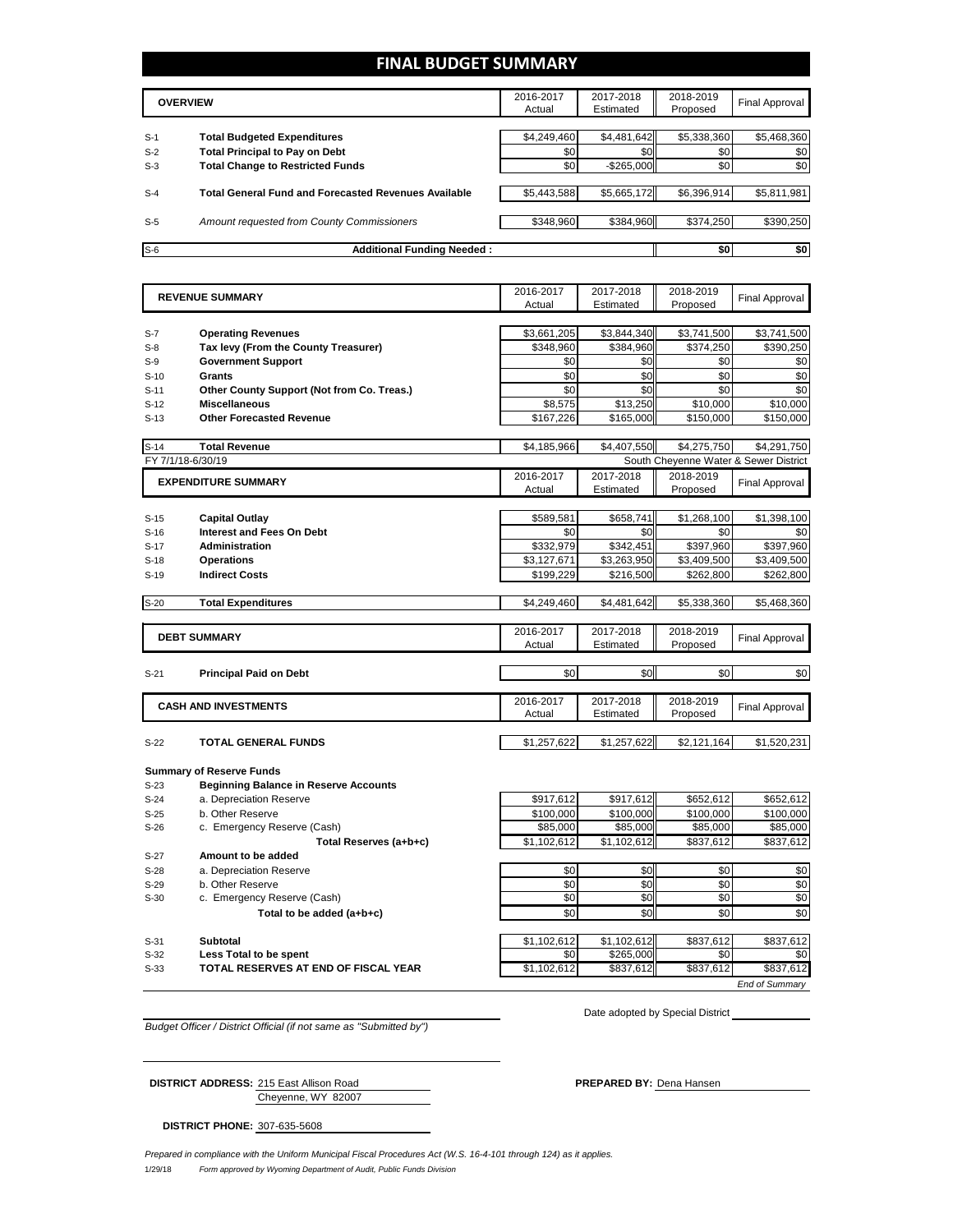# **Final Budget**

South Cheyenne Water & Sewer District

**NAME OF DISTRICT/BOARD**

**FYE** 6/30/2019

|                  | <b>PROPERTY TAXES AND ASSESSMENTS</b>                                                  |                     |                        |                       |                       |
|------------------|----------------------------------------------------------------------------------------|---------------------|------------------------|-----------------------|-----------------------|
|                  |                                                                                        | 2016-2017<br>Actual | 2017-2018<br>Estimated | 2018-2019<br>Proposed | <b>Final Approval</b> |
| $R-1$<br>$R-1.1$ | <b>Property Taxes and Assessments Received</b><br>Tax Levy (From the County Treasurer) | \$348,960           | \$384,960              | \$374,250             | \$390,250             |
| $R-1.2$          | <b>Other County Support</b>                                                            |                     |                        |                       |                       |
|                  |                                                                                        |                     |                        |                       |                       |
|                  | <b>FORECASTED REVENUE</b>                                                              |                     |                        |                       |                       |
|                  |                                                                                        | 2016-2017<br>Actual | 2017-2018<br>Estimated | 2018-2019<br>Proposed | <b>Final Approval</b> |
| $R-2$            | <b>Revenues from Other Governments</b>                                                 |                     |                        |                       |                       |
| $R - 2.1$        | State Aid                                                                              |                     |                        |                       |                       |
| $R-2.2$          | Additional County Aid (non-treasurer)                                                  |                     |                        |                       |                       |
| $R - 2.3$        | City (or Town) Aid                                                                     |                     |                        |                       |                       |
| $R - 2.4$        | Other (Specify)                                                                        |                     |                        |                       |                       |
| $R-2.5$          | <b>Total Government Support</b>                                                        | \$0                 | \$0                    | \$0                   | \$0                   |
| $R-3$            | <b>Operating Revenues</b>                                                              |                     |                        |                       |                       |
| $R - 3.1$        | <b>Customer Charges</b>                                                                | \$3,661,205         | \$3,844,340            | \$3,741,500           | \$3,741,500           |
| $R-3.2$          | Sales of Goods or Services                                                             |                     |                        |                       |                       |
| $R - 3.3$        | <b>Other Assessments</b>                                                               |                     |                        |                       |                       |
| $R - 3.4$        | <b>Total Operating Revenues</b>                                                        | \$3,661,205         | \$3,844,340            | \$3,741,500           | \$3,741,500           |
| $R-4$            | Grants                                                                                 |                     |                        |                       |                       |
| $R - 4.1$        | <b>Direct Federal Grants</b>                                                           |                     |                        |                       |                       |
| $R - 4.2$        | <b>Federal Grants thru State Agencies</b>                                              |                     |                        |                       |                       |
| $R - 4.3$        | <b>Grants from State Agencies</b>                                                      |                     |                        |                       |                       |
| $R - 4.4$        | <b>Total Grants</b>                                                                    | \$0                 | \$0                    | \$0                   | \$0                   |
| $R-5$            | <b>Miscellaneous Revenue</b>                                                           |                     |                        |                       |                       |
| $R - 5.1$        | Interest                                                                               | \$8,575             | \$13,250               | \$10,000              | \$10,000              |
| $R - 5.2$        | Other: Specify                                                                         |                     |                        |                       |                       |
| $R - 5.3$        | Other: Additional                                                                      |                     |                        |                       |                       |
| $R-5.4$          | <b>Total Miscellaneous</b>                                                             | \$8,575             | \$13,250               | \$10,000              | \$10,000              |
| $R - 5.5$        | <b>Total Forecasted Revenue</b>                                                        | \$3,669,779         | \$3,857,590            | \$3,751,500           | \$3,751,500           |
| $R-6$            | <b>Other Forecasted Revenue</b>                                                        |                     |                        |                       |                       |
| $R - 6.1$        | a. Other past due-as estimated by Co. Treas.                                           |                     |                        |                       |                       |
| $R-6.2$          | b. Other forecasted revenue (specify):                                                 |                     |                        |                       |                       |
| $R-6.3$          | Motor Vehicle Fees/Delinquent Taxes                                                    | \$167,226           | \$165,000              | \$150,000             | \$150,000             |
| $R-6.4$          |                                                                                        |                     |                        |                       |                       |
| $R-6.5$          |                                                                                        |                     |                        |                       |                       |
| $R-6.6$          | Total Other Forecasted Revenue (a+b)                                                   | \$167,226           | \$165,000              | \$150,000             | \$150,000             |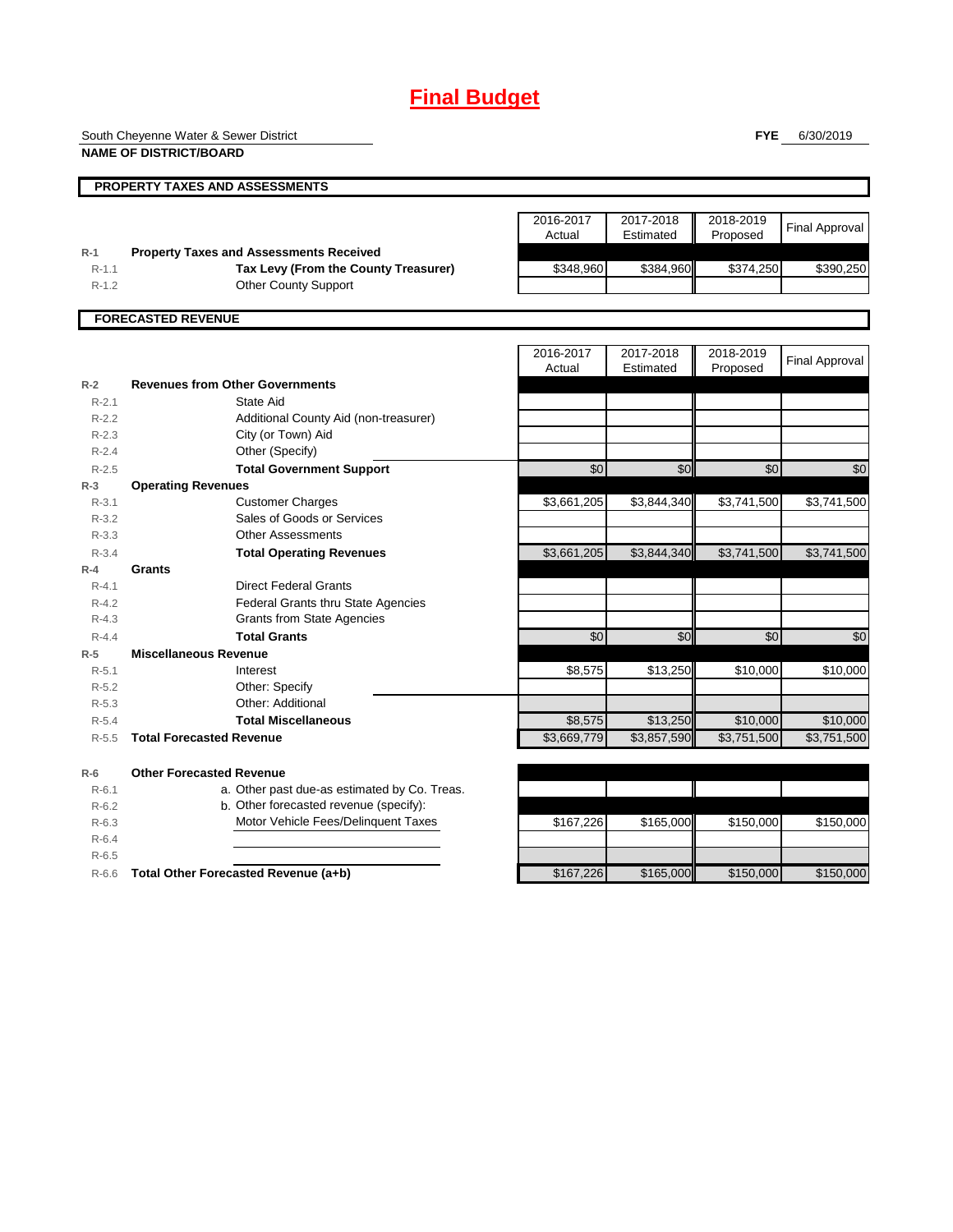# **CAPITAL OUTLAY BUDGET**

| E-1       | <b>Capital Outlay</b> |                         |
|-----------|-----------------------|-------------------------|
| $E - 1.1$ |                       | <b>Real Property</b>    |
| $F-12$    |                       | Vehicles                |
| $F-1.3$   |                       | <b>Office Equipment</b> |
| $F-14$    |                       | Other (Specify)         |
| $F-1.5$   |                       | <b>Meters</b>           |
| $F-16$    |                       | <b>Water Lines</b>      |
| $E - 1.7$ |                       | see additional details  |
| $F-1.8$   | TOTAL CAPITAL OUTLAY  |                         |

|           |                             |                        | 2016-2017 | 2017-2018 | 2018-2019   |                |
|-----------|-----------------------------|------------------------|-----------|-----------|-------------|----------------|
|           |                             |                        | Actual    | Estimated | Proposed    | Final Approval |
|           | <b>Capital Outlay</b>       |                        |           |           |             |                |
| $E - 1.1$ |                             | <b>Real Property</b>   |           |           |             |                |
| $E - 1.2$ |                             | Vehicles               |           | \$0       | \$0         |                |
| $E-1.3$   |                             | Office Equipment       |           | \$0       | \$2,000     | \$2,000        |
| $E - 1.4$ |                             | Other (Specify)        |           |           |             |                |
| $E-1.5$   |                             | Meters                 | \$42,581  | \$25,230  | \$30,000    | \$30,000       |
| $E - 1.6$ |                             | <b>Water Lines</b>     | \$0       | \$66,100  | \$135,100   | \$135,100      |
| $E - 1.7$ |                             | see additional details | \$547,000 | \$567,411 | \$1,101,000 | \$1,231,000    |
| $E-1.8$   | <b>TOTAL CAPITAL OUTLAY</b> |                        | \$589,581 | \$658,741 | \$1,268,100 | \$1,398,100    |

### **ADMINISTRATION BUDGET**

| $E-2$     | <b>Personnel Services</b>            |                                 |
|-----------|--------------------------------------|---------------------------------|
| $E - 2.1$ |                                      | Administrator                   |
| $E - 2.2$ |                                      | Secretary                       |
| $E - 2.3$ |                                      | Clerical                        |
| $E - 2.4$ |                                      | Other (Specify)                 |
| $E - 2.5$ |                                      | Auto Allowance                  |
| $E - 2.6$ |                                      | Accured-Leave                   |
| $E - 2.7$ |                                      | see additional details          |
| $E-3$     | <b>Board Expenses</b>                |                                 |
| $E - 3.1$ |                                      | Travel                          |
| $E - 3.2$ |                                      | Mileage                         |
| $E - 3.3$ |                                      | Other (Specify)                 |
| $E - 3.4$ |                                      | Directors Expense               |
| $E - 3.5$ |                                      |                                 |
| $E - 3.6$ |                                      |                                 |
| $E-4$     | <b>Contractual Services</b>          |                                 |
| $E - 4.1$ |                                      | Legal                           |
| $E - 4.2$ |                                      | Accounting/Auditing             |
| $E - 4.3$ |                                      | Other (Specify)                 |
| $E - 4.4$ |                                      | Computer Technician             |
| $E - 4.5$ |                                      |                                 |
| $E - 4.6$ |                                      | see additional details          |
| $E-5$     | <b>Other Administrative Expenses</b> |                                 |
| $E - 5.1$ |                                      | <b>Office Supplies</b>          |
| $E - 5.2$ |                                      | Office equipment, rent & repair |
| $E - 5.3$ |                                      | Education                       |
| $E - 5.4$ |                                      | Registrations                   |
| $E - 5.5$ |                                      | Other (Specify)                 |
| $E - 5.6$ |                                      | <b>Utilities</b>                |
| $E - 5.7$ |                                      | Telephone                       |
| $E - 5.8$ |                                      | see additional details          |
| $E-6$     | <b>TOTAL ADMINISTRATION</b>          |                                 |

|           |                                      | 2016-2017<br>Actual | 2017-2018<br>Estimated | 2018-2019<br>Proposed | <b>Final Approval</b> |
|-----------|--------------------------------------|---------------------|------------------------|-----------------------|-----------------------|
| $E-2$     | <b>Personnel Services</b>            |                     |                        |                       |                       |
| $E - 2.1$ | Administrator                        |                     |                        |                       |                       |
| $E - 2.2$ | Secretary                            |                     |                        |                       |                       |
| $E - 2.3$ | Clerical                             | \$131,334           | \$147,400              | \$153,500             | \$153,500             |
| $E - 2.4$ | Other (Specify)                      |                     |                        |                       |                       |
| $E - 2.5$ | Auto Allowance                       |                     | \$960                  | \$960                 | \$960                 |
| $E - 2.6$ | Accured-Leave                        | \$13,960            | \$15,500               | \$16,000              | \$16,000              |
| $E - 2.7$ | see additional details               | \$22,390            | \$22,850               | \$24,000              | \$24,000              |
| $E-3$     | <b>Board Expenses</b>                |                     |                        |                       |                       |
| $E - 3.1$ | Travel                               |                     |                        |                       |                       |
| $E - 3.2$ | Mileage                              |                     |                        |                       |                       |
| $E - 3.3$ | Other (Specify)                      |                     |                        |                       |                       |
| $E - 3.4$ | <b>Directors Expense</b>             | \$4,650             | \$4,950                | \$5,000               | \$5,000               |
| $E - 3.5$ |                                      |                     |                        |                       |                       |
| $E - 3.6$ |                                      |                     |                        |                       |                       |
| $E-4$     | <b>Contractual Services</b>          |                     |                        |                       |                       |
| $E - 4.1$ | Legal                                | \$12,760            | \$13,500               | \$15,000              | \$15,000              |
| $E - 4.2$ | Accounting/Auditing                  | \$18,604            | \$22,000               | \$25,000              | \$25,000              |
| $E - 4.3$ | Other (Specify)                      |                     |                        |                       |                       |
| $E - 4.4$ | Computer Technician                  | \$3,600             | \$3,600                | \$4,800               | \$4,800               |
| $E - 4.5$ |                                      |                     |                        |                       |                       |
| $E-4.6$   | see additional details               | \$75,824            | \$65,700               | \$94,000              | \$94,000              |
| $E-5$     | <b>Other Administrative Expenses</b> |                     |                        |                       |                       |
| $E - 5.1$ | <b>Office Supplies</b>               |                     |                        |                       |                       |
| $E - 5.2$ | Office equipment, rent & repair      |                     |                        |                       |                       |
| $E - 5.3$ | Education                            |                     |                        |                       |                       |
| $E - 5.4$ | Registrations                        |                     |                        |                       |                       |
| $E - 5.5$ | Other (Specify)                      |                     |                        |                       |                       |
| $E - 5.6$ | <b>Utilities</b>                     | \$5,184             | \$5,600                | \$6,000               | \$6,000               |
| $E - 5.7$ | Telephone                            | \$3,061             | \$3,300                | \$3,500               | \$3,500               |
| $E - 5.8$ | see additional details               | \$41,612            | \$37,091               | \$50,200              | \$50,200              |
| $E-6$     | <b>TOTAL ADMINISTRATION</b>          | \$332,979           | \$342,451              | \$397,960             | \$397,960             |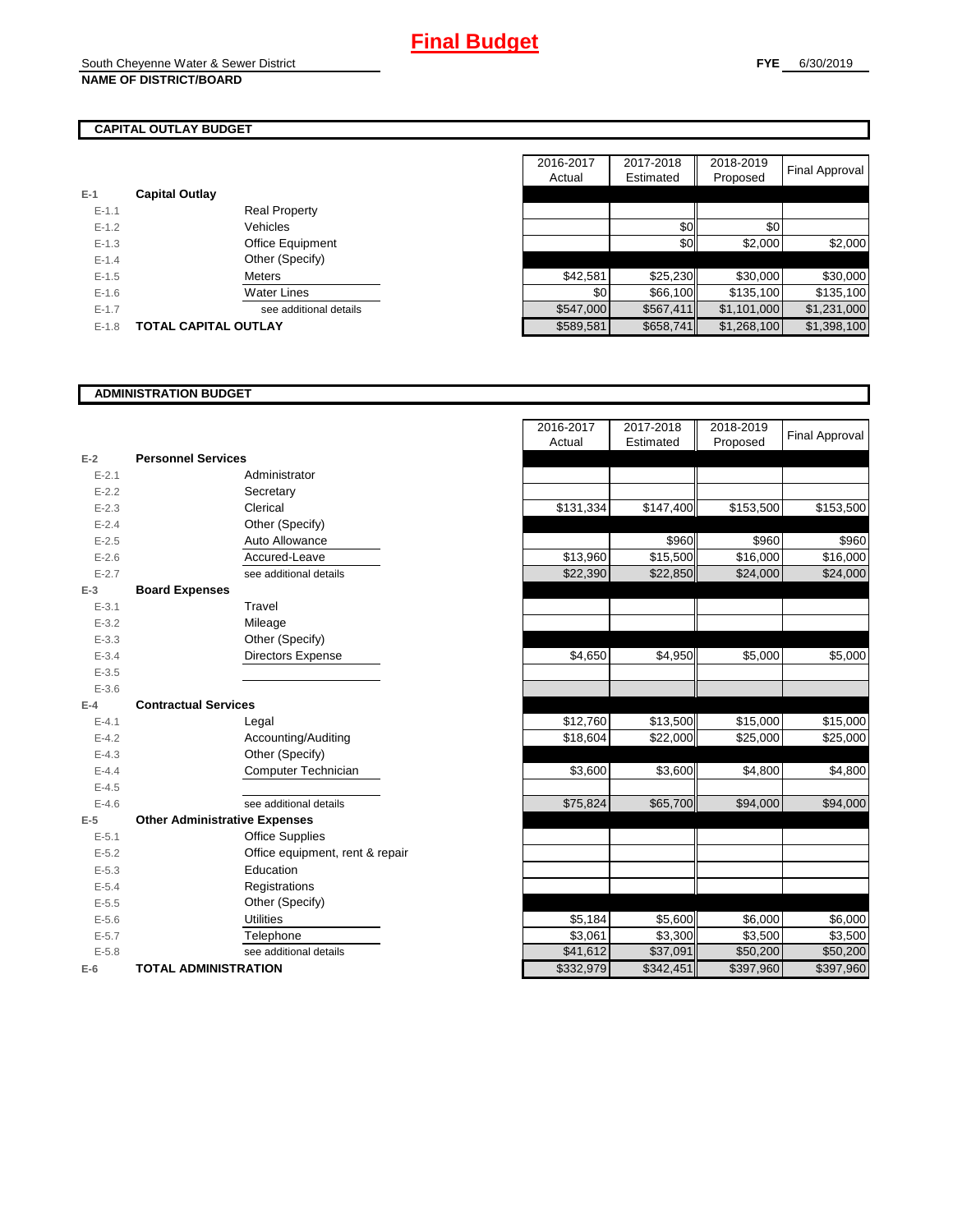## **OPERATIONS BUDGET**

| $E-7$      | <b>Personnel Services</b>              |  |  |  |
|------------|----------------------------------------|--|--|--|
| $E - 7.1$  | Wages--Operations                      |  |  |  |
| $E - 7.2$  | <b>Service Contracts</b>               |  |  |  |
| $E - 7.3$  | Other (Specify)                        |  |  |  |
| $E - 7.4$  | Overtime                               |  |  |  |
| $E - 7.5$  | Summer Staff                           |  |  |  |
| $E - 7.6$  |                                        |  |  |  |
| E-8        | <b>Travel</b>                          |  |  |  |
| $E - 8.1$  | Mileage                                |  |  |  |
| $E - 8.2$  | Other (Specify)                        |  |  |  |
| $E - 8.3$  |                                        |  |  |  |
| $E - 8.4$  |                                        |  |  |  |
| $E - 8.5$  |                                        |  |  |  |
| E-9        | <b>Operating supplies (List)</b>       |  |  |  |
| $E-9.1$    | Truck & Auto                           |  |  |  |
| $E - 9.2$  | <b>Fuel Maintenance</b>                |  |  |  |
| $E - 9.3$  | Uniforms                               |  |  |  |
| $E - 9.4$  |                                        |  |  |  |
| $E - 9.5$  |                                        |  |  |  |
| $E-10$     | <b>Program Services (List)</b>         |  |  |  |
| $E-10.1$   | Locating                               |  |  |  |
| $E-10.2$   | <b>Drug Testing</b>                    |  |  |  |
| $E-10.3$   | <b>Water Testing</b>                   |  |  |  |
| $E-10.4$   |                                        |  |  |  |
| $E-10.5$   |                                        |  |  |  |
| $E-11$     | <b>Contractual Arrangements (List)</b> |  |  |  |
| $E - 11.1$ |                                        |  |  |  |
|            | Mapping                                |  |  |  |
| $E-11.2$   | Copier/Printer                         |  |  |  |
| $E-11.3$   | <b>Water Gallons-BOPU</b>              |  |  |  |
| $E-11.4$   | Sewer Gallons-BOPU                     |  |  |  |
| $E-11.5$   |                                        |  |  |  |
| $E-12$     | <b>Other operations (Specify)</b>      |  |  |  |
| $E-12.1$   | Maint Heavy Equipment                  |  |  |  |
| $E-12.2$   | Maint. Ofc & Grounds                   |  |  |  |
| $E-12.3$   | Maint. Water Lines                     |  |  |  |
| $E-12.4$   | Maint. Meters                          |  |  |  |
| $E-12.5$   | see additional details                 |  |  |  |

|                |                                        | 2016-2017<br>Actual | 2017-2018<br>Estimated | 2018-2019<br>Proposed | <b>Final Approval</b>   |
|----------------|----------------------------------------|---------------------|------------------------|-----------------------|-------------------------|
| $\overline{7}$ | <b>Personnel Services</b>              |                     |                        |                       |                         |
| $E - 7.1$      | <b>Wages--Operations</b>               | \$220,453           | \$228,000              | \$280,000             | \$280,000               |
| $E - 7.2$      | <b>Service Contracts</b>               |                     |                        |                       |                         |
| $E - 7.3$      | Other (Specify)                        |                     |                        |                       |                         |
| $E - 7.4$      | Overtime                               | \$879               | \$9,000                | \$15,000              | \$15,000                |
| $E - 7.5$      | <b>Summer Staff</b>                    | \$0                 | \$3,350                | \$3,000               | \$3,000                 |
| $E - 7.6$      |                                        |                     |                        |                       |                         |
| 8              | <b>Travel</b>                          |                     |                        |                       |                         |
| $E - 8.1$      | Mileage                                |                     |                        |                       |                         |
| $E - 8.2$      | Other (Specify)                        |                     |                        |                       |                         |
| $E - 8.3$      |                                        |                     |                        |                       |                         |
| $E - 8.4$      |                                        |                     |                        |                       |                         |
| $E - 8.5$      |                                        |                     |                        |                       |                         |
| 9              | <b>Operating supplies (List)</b>       |                     |                        |                       |                         |
| $E - 9.1$      | Truck & Auto                           | \$4,439             | \$3,700                | \$10,000              | \$10,000                |
| $E - 9.2$      | Fuel Maintenance                       | \$7,933             | \$10,100               | \$10,000              | \$10,000                |
| $E - 9.3$      | Uniforms                               | \$6,679             | \$6,200                | \$10,000              | \$10,000                |
| $E - 9.4$      |                                        |                     |                        |                       |                         |
| $E - 9.5$      |                                        |                     |                        |                       |                         |
| 10             | <b>Program Services (List)</b>         |                     |                        |                       |                         |
| $E-10.1$       | Locating                               | \$1,465             | \$2,500                | \$3,000               | \$3,000                 |
| $E-10.2$       | <b>Drug Testing</b>                    | \$440               | \$400                  | \$500                 | \$500                   |
| $E-10.3$       | <b>Water Testing</b>                   | \$7,446             | \$7,000                | \$10,000              | \$10,000                |
| $E-10.4$       |                                        |                     |                        |                       |                         |
| $E-10.5$       |                                        |                     |                        |                       |                         |
| $11 -$         | <b>Contractual Arrangements (List)</b> |                     |                        |                       |                         |
| $E-11.1$       | Mapping                                | \$19,100            | \$18,300               | \$15,000              | \$15,000                |
| $E-11.2$       | Copier/Printer                         | \$4,292             | \$3,900                | \$5,000               | \$5,000                 |
| $E-11.3$       | Water Gallons-BOPU                     | \$1,548,198         | \$1,635,000            | \$1,655,000           | \$1,655,000             |
| $E-11.4$       | Sewer Gallons-BOPU                     | \$1,272,278         | \$1,272,000            | \$1,295,000           | \$1,295,000             |
| $E-11.5$       |                                        |                     |                        |                       |                         |
| 12             | <b>Other operations (Specify)</b>      |                     |                        |                       |                         |
| $E-12.1$       | Maint Heavy Equipment                  | \$2,019             | \$2,500                | \$10,000              | \$10,000                |
| $E-12.2$       | Maint. Ofc & Grounds                   | \$2,115             | \$2,700                | \$5,000               | \$5,000                 |
| $E-12.3$       | Maint. Water Lines                     | \$13,026            | \$30,400               | \$50,000              | \$50,000                |
| $E-12.4$       | Maint. Meters                          | \$14,708            | \$16,200               | \$20,000              | \$20,000                |
| $E-12.5$       | see additional details                 | \$2,201             | \$12,700               | \$13,000              | \$13,000                |
| $-13$          | <b>TOTAL OPERATIONS</b>                | \$3,127,671         | \$3,263,950            | \$3,409,500           | $\overline{33,409,500}$ |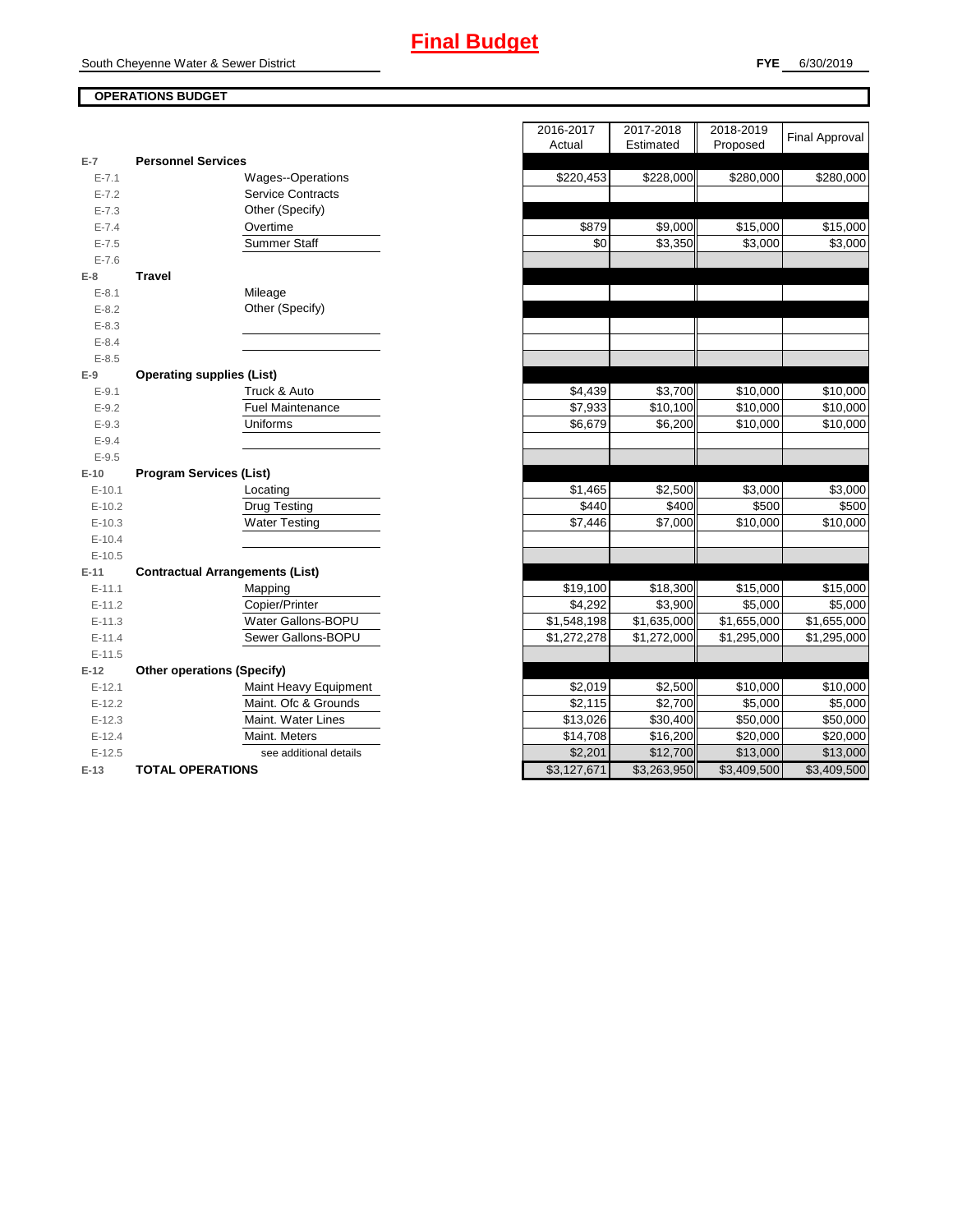## **INDIRECT COSTS BUDGET**

| E-14       | Insurance                    |
|------------|------------------------------|
| $F-141$    | Liability                    |
| $F-142$    | Buildings and vehicles       |
| $E-14.3$   | Equipment                    |
| $F-144$    | Other (Specify)              |
| $F-14.5$   | <b>Surety Bonds</b>          |
| $F-146$    | <b>Directors Expense</b>     |
| $F-147$    |                              |
| $E-15$     | Indirect payroll costs:      |
| $E - 15.1$ | FICA (Social Security) taxes |
| $E-15.2$   | Workers Compensation         |
| $E-15.3$   | Unemployment Taxes           |
| $F-154$    | Retirement                   |
| $E-15.5$   | Health Insurance             |
| $E - 15.6$ | Other (Specify)              |
| $E-15.7$   |                              |
| $E-15.8$   |                              |
| $E-15.9$   |                              |
| $E-16$     | <b>Depreciation Expenses</b> |
| $E-17$     | <b>TOTAL INDIRECT COSTS</b>  |

|          |                              | 2016-2017<br>Actual | 2017-2018<br>Estimated | 2018-2019<br>Proposed | Final Approval |
|----------|------------------------------|---------------------|------------------------|-----------------------|----------------|
| $E-14$   | <b>Insurance</b>             |                     |                        |                       |                |
| $E-14.1$ | Liability                    | \$24,936            | \$25,800               | \$30,000              | \$30,000       |
| $E-14.2$ | Buildings and vehicles       |                     |                        |                       |                |
| $E-14.3$ | Equipment                    |                     |                        |                       |                |
| $E-14.4$ | Other (Specify)              |                     |                        |                       |                |
| $E-14.5$ | <b>Surety Bonds</b>          | \$200               | \$100                  | \$100                 | \$100          |
| $E-14.6$ | <b>Directors Expense</b>     | \$1,616             | \$2,300                | \$2,500               | \$2,500        |
| $E-14.7$ |                              |                     |                        |                       |                |
| $E-15$   | Indirect payroll costs:      |                     |                        |                       |                |
| $E-15.1$ | FICA (Social Security) taxes | \$30,000            | \$31,000               | \$35,000              | \$35,000       |
| $E-15.2$ | <b>Workers Compensation</b>  | \$4,337             | \$4,800                | \$3,700               | \$3,700        |
| $E-15.3$ | <b>Unemployment Taxes</b>    | \$2,014             | \$900                  | \$1,500               | \$1,500        |
| $E-15.4$ | Retirement                   | \$26,987            | \$30,600               | \$40,000              | \$40,000       |
| $E-15.5$ | Health Insurance             | \$109,140           | \$121,000              | \$150,000             | \$150,000      |
| $E-15.6$ | Other (Specify)              |                     |                        |                       |                |
| $E-15.7$ |                              |                     |                        |                       |                |
| $E-15.8$ |                              |                     |                        |                       |                |
| $E-15.9$ |                              |                     |                        |                       |                |
| $E-16$   | <b>Depreciation Expenses</b> |                     |                        |                       |                |
| $E-17$   | <b>TOTAL INDIRECT COSTS</b>  | \$199,229           | \$216,500              | \$262,800             | \$262,800      |
|          |                              |                     |                        |                       |                |

#### **DEBT SERVICE BUDGET**

|         |                           | 2016-2017 | 2017-2018 | 2018-2019 |                       |
|---------|---------------------------|-----------|-----------|-----------|-----------------------|
|         |                           | Actual    | Estimated | Proposed  | <b>Final Approval</b> |
| $D-1$   | <b>Debt Service</b>       |           |           |           |                       |
| $D-1.1$ | Principal                 |           |           |           |                       |
| $D-1.2$ | Interest                  |           |           |           |                       |
| $D-1.3$ | Fees                      |           |           |           |                       |
| $D-2$   | <b>TOTAL DEBT SERVICE</b> | \$0       | \$0       | \$0       | \$0                   |